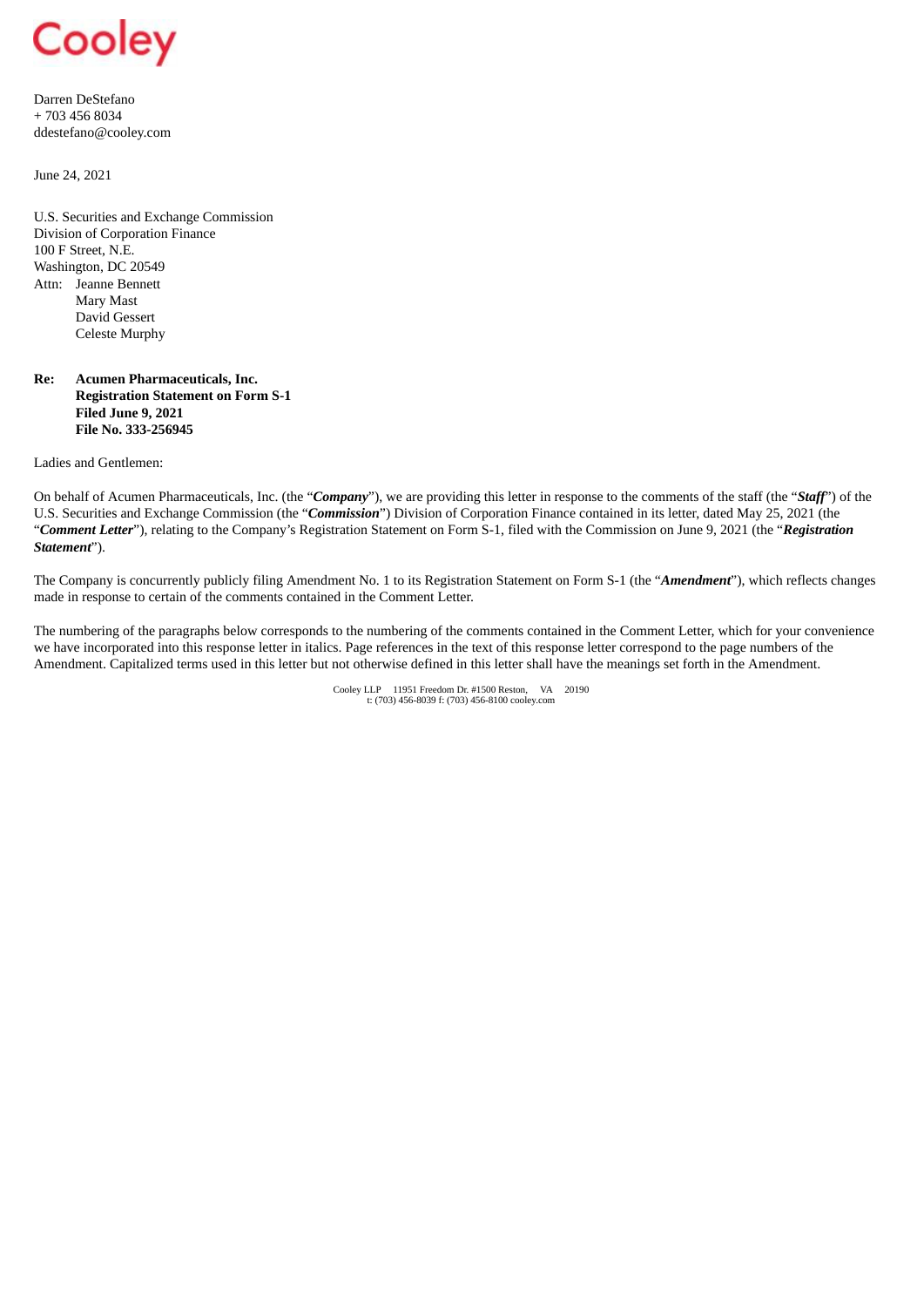

June 24, 2021 Page Two

## Registration Statement on Form S-1

## Use of Proceeds, page 78

1. Refer to comment 5 from our letter dated May 10, 2021. Please disclose your intended use of the proceeds from the offering. Your disclosure should describe how far the proceeds are expected to enable you to progress in the clinical development of ACU193.

In response to the Staff's comment relating to the Company's intended use of proceeds, the Company has updated its disclosure on pages 7 and 78 of the Registration Statement.

\* \* \* \*

Cooley LLP 11951 Freedom Dr. #1500 Reston, VA 20190 t: (703) 456-8039 f: (703) 456-8100 cooley.com